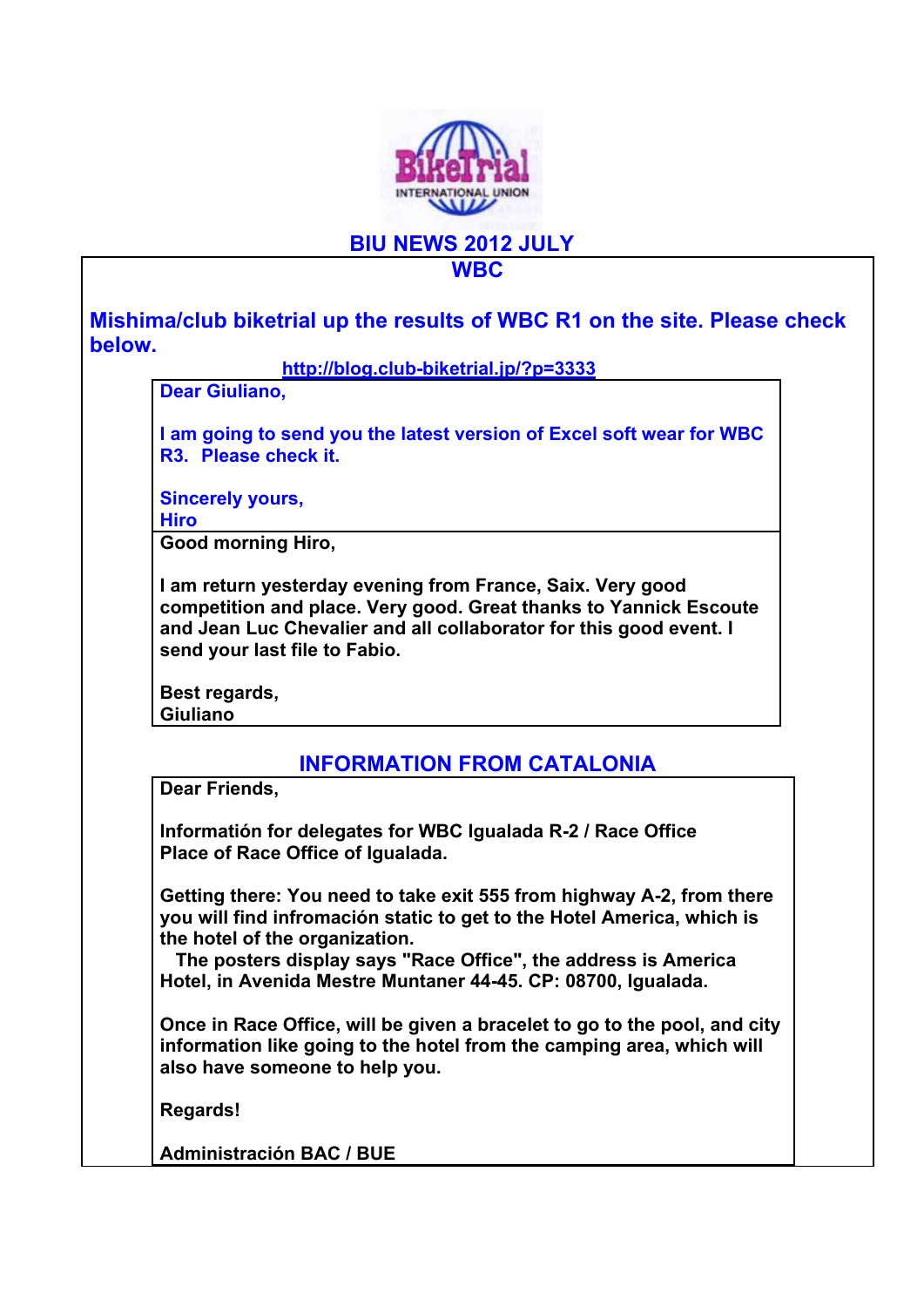| <b>News No. 021 dated 24/07/2012</b>                                                                                                                                                                                                                                                                                                                             |
|------------------------------------------------------------------------------------------------------------------------------------------------------------------------------------------------------------------------------------------------------------------------------------------------------------------------------------------------------------------|
| <b>BIU ELECTION</b>                                                                                                                                                                                                                                                                                                                                              |
| <b>Dear Delegates,</b>                                                                                                                                                                                                                                                                                                                                           |
| We are going to inform you final candidate list for 11 <sup>th</sup> BIU board. The<br>vote will be held on 3/August/2012 in Sonico Italy. If you do not come<br>to Sonico on the vote day, please select the person for each post from<br>the list and vote with filling below blank, sending by e-mail to BIU<br>before 29/July/2012 (closing day for e-mail). |
| Below is the candidate list. Please select the person for each post<br>from the list and fill in each blank.                                                                                                                                                                                                                                                     |
| (1) BIU PRESIDENT<br><b>Hiroshi Hirano</b><br><b>Giuliano Gualeni</b><br><b>Libor Musil</b>                                                                                                                                                                                                                                                                      |
| <b>Vote for</b>                                                                                                                                                                                                                                                                                                                                                  |
| (2) BIU VICE PRESIDENT<br><b>Giuliano Gualeni</b><br><b>Libor Musil</b>                                                                                                                                                                                                                                                                                          |
| <b>Federico Tarchi</b><br><b>Radim Kakáč</b><br><b>Vote for</b>                                                                                                                                                                                                                                                                                                  |
| ÷                                                                                                                                                                                                                                                                                                                                                                |
| (3) Organization Director<br><b>Federico Tarchi</b><br><b>Massimo lacoponi</b><br>David Čep                                                                                                                                                                                                                                                                      |
| <b>Vote for</b>                                                                                                                                                                                                                                                                                                                                                  |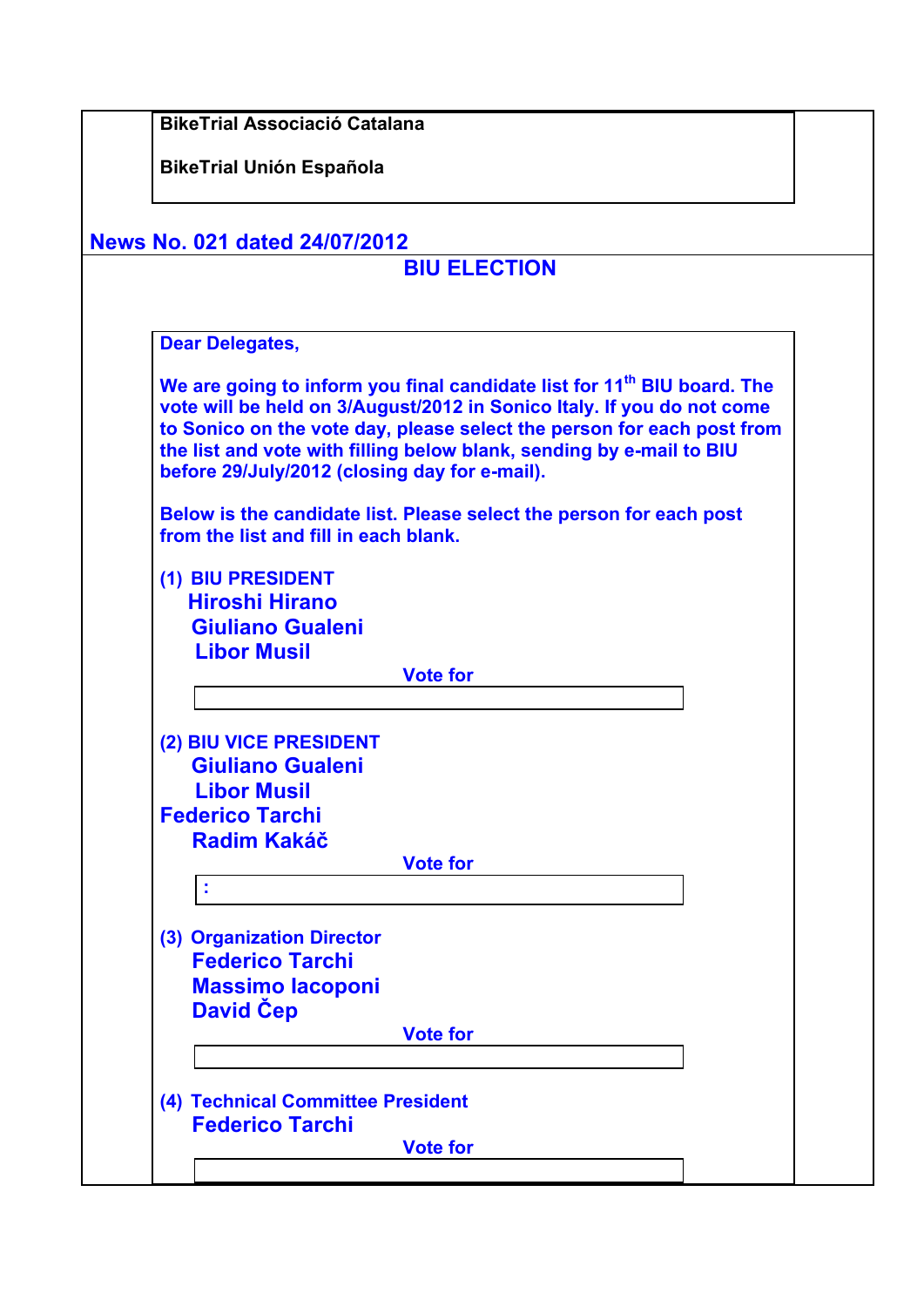